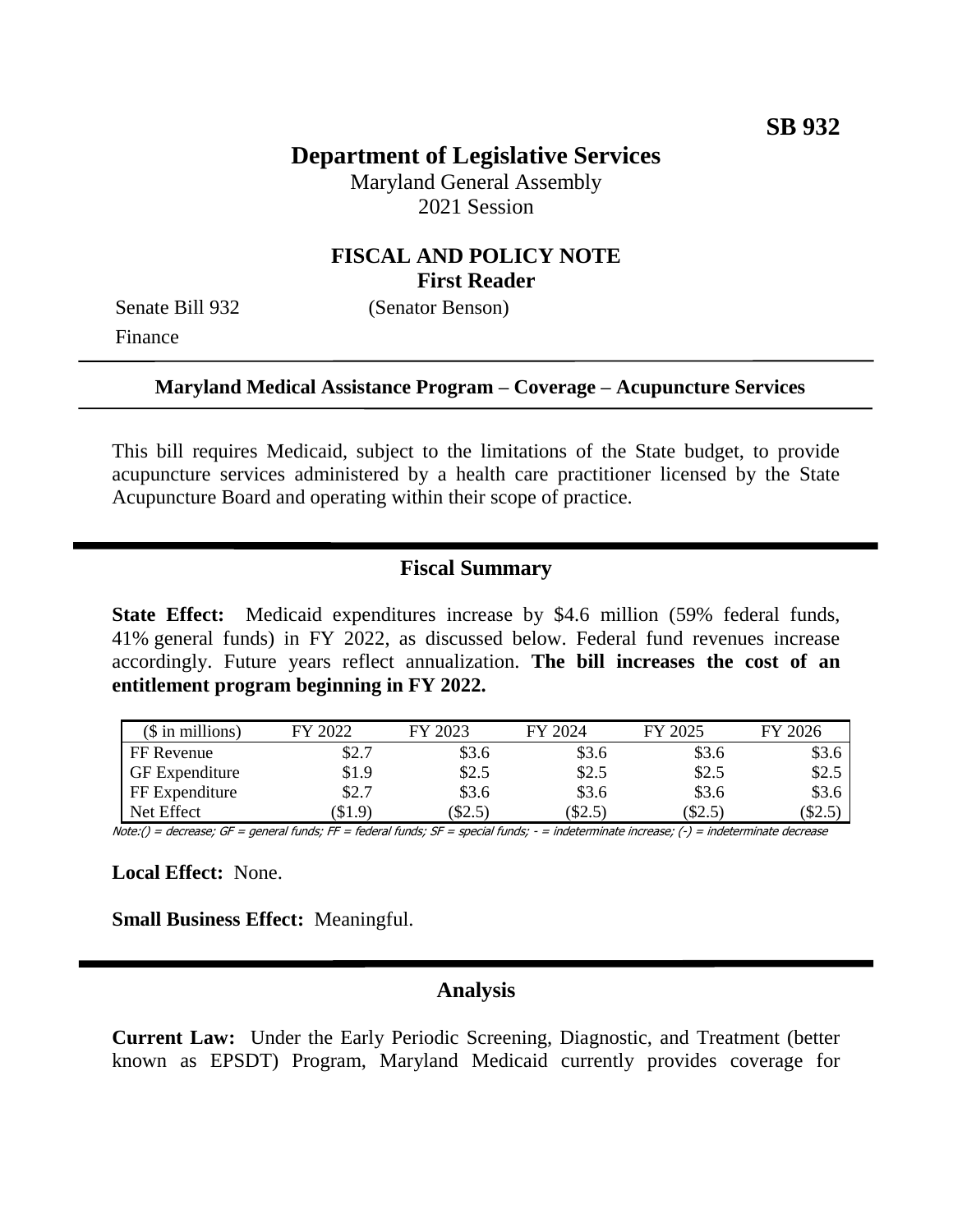acupuncture for recipients who are age 20 and younger. Medicaid does not cover acupuncture for adults age 21 and older.

**State Fiscal Effect:** Medicaid expenditures increase by an estimated \$4.6 million (59% federal funds, 41% general funds) in fiscal 2022, which accounts for the bill's October 1, 2021 effective date. Federal fund revenues increase accordingly. This reflects the cost to expand Medicaid coverage to include acupuncture services for adults ages 21 through 64. The information and assumptions used in calculating this estimate are stated below:

- The average monthly enrollment of adults ages 21 through 64 in HealthChoice is 561,133 in fiscal 2022.
- The average monthly enrollment of adults ages 21 through 64 in Medicaid fee-for-service (FFS) is 103,796 in fiscal 2022.
- The estimated actuarial cost to provide acupuncture is \$0.7616 per member per month.
- The total annual cost to provide acupuncture to HealthChoice enrollees ages 21 through 64 is \$5,128,310.
- The federal matching rate for HealthChoice enrollees is 61%.
- The total annual cost to provide acupuncture to FFS Medicaid enrollees ages 21 through 64 is \$948,611.
- The federal matching rate for FFS is 50%.
- The total cost to provide acupuncture to all Medicaid enrollees age 21 through 64 on an annual basis is \$6,076,921.
- For up to nine months of coverage in fiscal 2022, Medicaid costs increase by \$4,557,690 (a blended average of 59% federal funds, 41% general funds).

To the extent access to acupuncture for adult Medicaid enrollees ages 21 through 64 results in a reduction in other services or prescription drugs, Medicaid expenditures may be offset.

Future years reflect annualization and assume no change in enrollment or in the actuarial cost to provide acupuncture per member per month.

**Small Business Effect:** Licensed acupuncturists who are small businesses benefit from Medicaid reimbursement for acupuncture provided to adults ages 21 through 64.

# **Additional Information**

**Prior Introductions:** SB 1009 of 2019 was assigned to the Senate Finance Committee, but was withdrawn.

SB 932/ Page 2